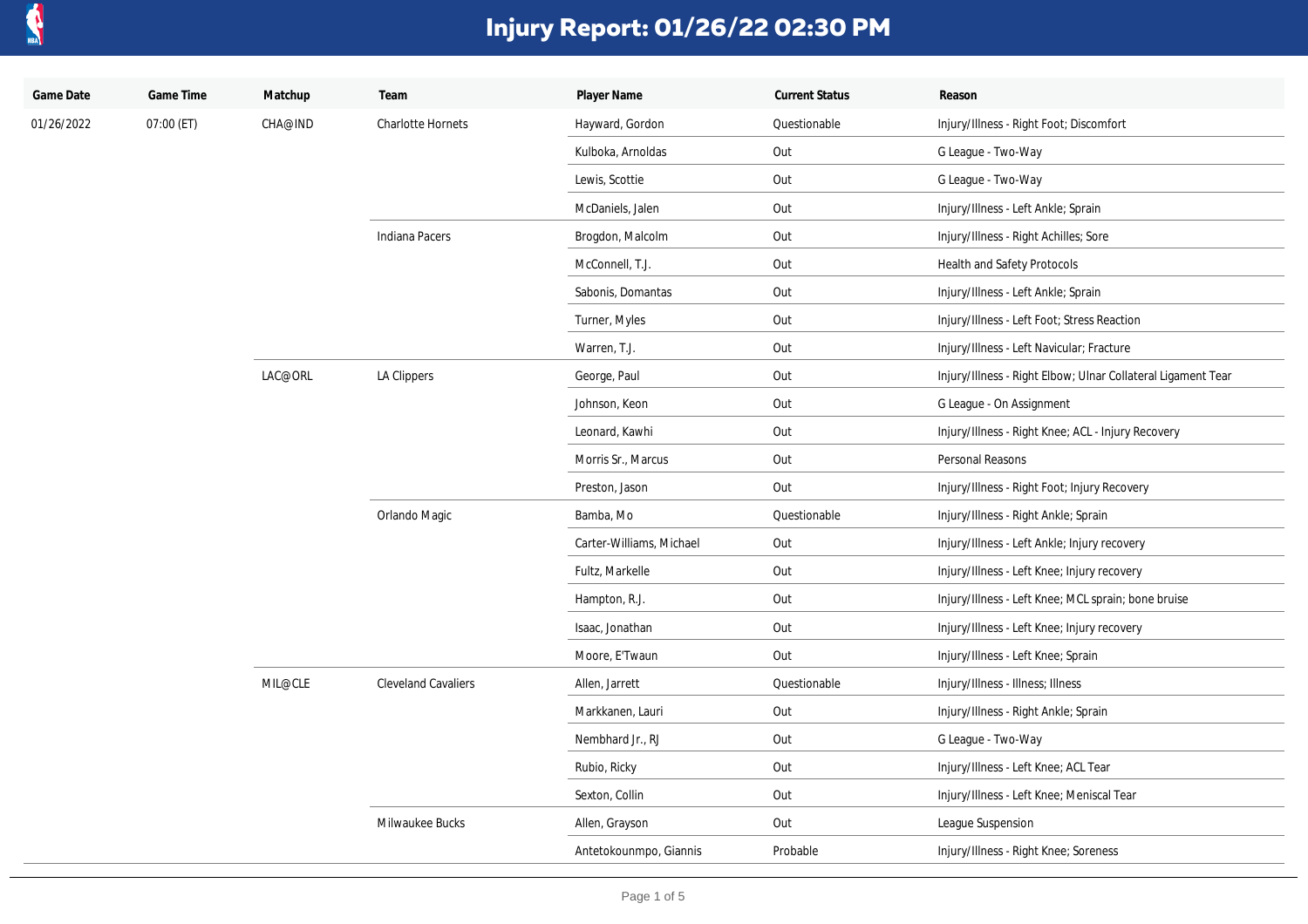

| Game Date | Game Time  | Matchup        | Team                 | Player Name              | <b>Current Status</b> | Reason                                                        |
|-----------|------------|----------------|----------------------|--------------------------|-----------------------|---------------------------------------------------------------|
|           |            |                |                      | Lopez, Brook             | Out                   | Injury/Illness - Back; Surgery                                |
|           |            |                |                      | Matthews, Wesley         | Out                   | Injury/Illness - Left Knee; Contusion                         |
|           |            |                |                      | Wigginton, Lindell       | Out                   | Health and Safety Protocols                                   |
|           | 07:30 (ET) | NYK@MIA        | Miami Heat           | Herro, Tyler             | Available             |                                                               |
|           |            |                |                      | Lowry, Kyle              | Out                   | Personal Reasons                                              |
|           |            |                |                      | Morris, Markieff         | Out                   | Return to Competition Reconditioning                          |
|           |            |                |                      | Okpala, KZ               | Out                   | Injury/Illness - Right Wrist; Sprain                          |
|           |            |                |                      | Oladipo, Victor          | Out                   | Injury/Illness - Right Knee; Injury Recovery                  |
|           |            |                |                      | Silva, Chris             | Out                   | Ineligible To Play                                            |
|           |            |                | New York Knicks      | Arcidiacono, Ryan        | Out                   | Injury/Illness - Right Ankle; Sprained                        |
|           |            |                |                      | Noel, Nerlens            | Questionable          | Injury/Illness - Left Knee; Sore                              |
|           |            |                |                      | Robinson, Mitchell       | Questionable          | Injury/Illness - Left Ankle; Sprained                         |
|           |            |                |                      | Rose, Derrick            | Out                   | Injury/Illness - Right Ankle; Surgery                         |
|           |            |                |                      | Samanic, Luka            | Out                   | G League - Two-Way                                            |
|           |            | SAC@ATL        | Atlanta Hawks        | Bogdanovic, Bogdan       | Probable              | Injury/Illness - Right Knee; Soreness                         |
|           |            |                |                      | Cooper, Sharife          | Available             | G League - Two-Way                                            |
|           |            |                |                      | Hunter, De'Andre         | Questionable          | Injury/Illness - Low Back; Discomfort                         |
|           |            |                |                      | Johnson, Jalen           | Available             | G League - On Assignment                                      |
|           |            |                |                      | Luwawu-Cabarrot, Timothe | Questionable          | Injury/Illness - Non-covid; Illness                           |
|           |            |                | Sacramento Kings     | Davis, Terence           | Out                   | Injury/Illness - Right Wrist; Soreness                        |
|           |            |                |                      | Fox, De'Aaron            | Questionable          | Injury/Illness - Left Ankle; Soreness                         |
|           |            |                |                      | Metu, Chimezie           | Questionable          | Injury/Illness - Left Knee; Soreness                          |
|           | 08:00 (ET) | <b>DEN@BKN</b> | <b>Brooklyn Nets</b> | Claxton, Nic             | Out                   | Injury/Illness - Left Hamstring; Tightness, Injury Management |
|           |            |                |                      | Duke Jr., David          | Out                   | G League - Two-Way                                            |
|           |            |                |                      | Durant, Kevin            | Out                   | Injury/Illness - Left Knee; MCL Sprain                        |
|           |            |                |                      | Harris, Joe              | Out                   | Injury/Illness - Left Ankle; Surgery                          |
|           |            |                |                      | Irving, Kyrie            | Out                   | Ineligible To Play                                            |
|           |            |                |                      |                          |                       |                                                               |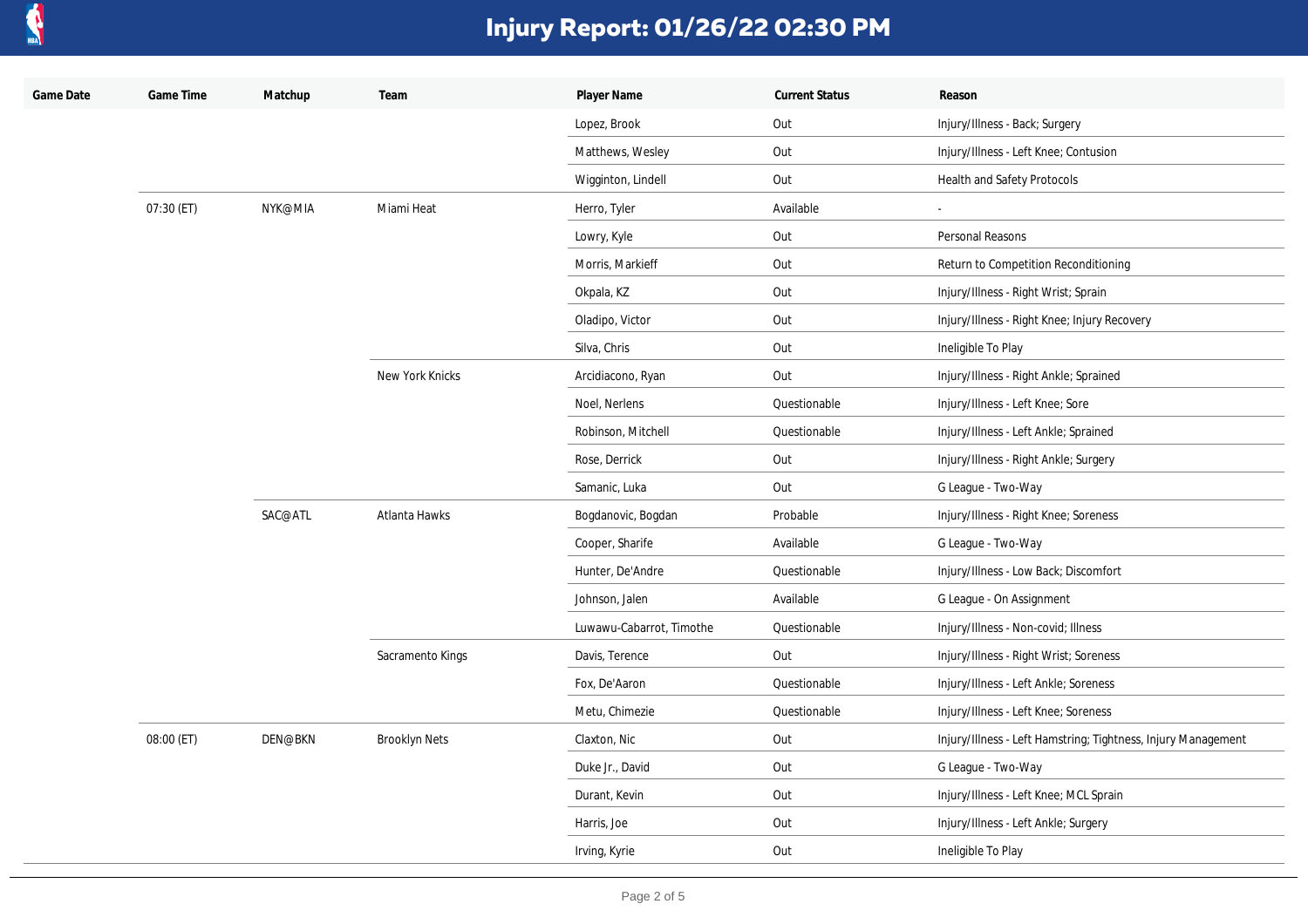

| Game Date | Game Time  | Matchup | Team                   | Player Name         | <b>Current Status</b> | Reason                                                                     |
|-----------|------------|---------|------------------------|---------------------|-----------------------|----------------------------------------------------------------------------|
|           |            |         |                        | Millsap, Paul       | Out                   | Personal Reasons                                                           |
|           |            |         | Denver Nuggets         | Barton, Will        | Questionable          | Injury/Illness - Right Hamstring; Tightness                                |
|           |            |         |                        | Cancar, Vlatko      | Out                   | Injury/Illness - Right Foot; Surgery                                       |
|           |            |         |                        | Murray, Jamal       | Out                   | Injury/Illness - Left Knee; Injury Recovery/Health and Safety<br>Protocols |
|           |            |         |                        | Porter Jr., Michael | Out                   | Injury/Illness - Lumbar Spine; Surgery                                     |
|           |            | TOR@CHI | Chicago Bulls          | Ball, Lonzo         | Out                   | Injury/Illness - Left Knee; Bone Contusion                                 |
|           |            |         |                        | Caruso, Alex        | Out                   | Injury/Illness - Right Wrist; Fracture                                     |
|           |            |         |                        | Cook, Tyler         | Questionable          | Injury/Illness - Left Eye; Contusion                                       |
|           |            |         |                        | Jones Jr., Derrick  | Out                   | Injury/Illness - Right Knee; Hyperextension                                |
|           |            |         |                        | Simonovic, Marko    | Out                   | G League - On Assignment                                                   |
|           |            |         |                        | Vucevic, Nikola     | Probable              | Injury/Illness - Left Patella; Contusion                                   |
|           |            |         |                        | Williams, Patrick   | Out                   | Injury/Illness - Left Wrist; Ligament Tear                                 |
|           |            |         | <b>Toronto Raptors</b> | Barnes, Scottie     | Questionable          | Injury/Illness - Right Wrist; Swelling                                     |
|           |            |         |                        | Birch, Khem         | Out                   | Injury/Illness - Nose; Fracture                                            |
|           |            |         |                        | Bonga, Isaac        | Out                   | G League - On Assignment                                                   |
|           |            |         |                        | Dragic, Goran       | Out                   | Not With Team                                                              |
|           |            |         |                        | Johnson, David      | Out                   | G League - Two-Way                                                         |
|           |            |         |                        | VanVleet, Fred      | Questionable          | Injury/Illness - Right Knee; Soreness                                      |
|           | 08:30 (ET) | MEM@SAS | Memphis Grizzlies      | Anderson, Kyle      | Out                   | Health and Safety Protocols                                                |
|           |            |         |                        | Bane, Desmond       | Questionable          | Health and Safety Protocols                                                |
|           |            |         |                        | Brooks, Dillon      | Out                   | Injury/Illness - Left Ankle; Sprain                                        |
|           |            |         |                        | Clarke, Brandon     | Questionable          | Injury/Illness - Back; Soreness                                            |
|           |            |         |                        | Jones, Tyus         | Out                   | Health and Safety Protocols                                                |
|           |            |         |                        | Terry, Tyrell       | Out                   | G League - Two-Way                                                         |
|           |            |         | San Antonio Spurs      | Bates-Diop, Keita   | Out                   | Health and Safety Protocols                                                |
|           |            |         |                        | Cacok, Devontae     | Out                   | G League - Two-Way                                                         |
|           |            |         |                        |                     |                       |                                                                            |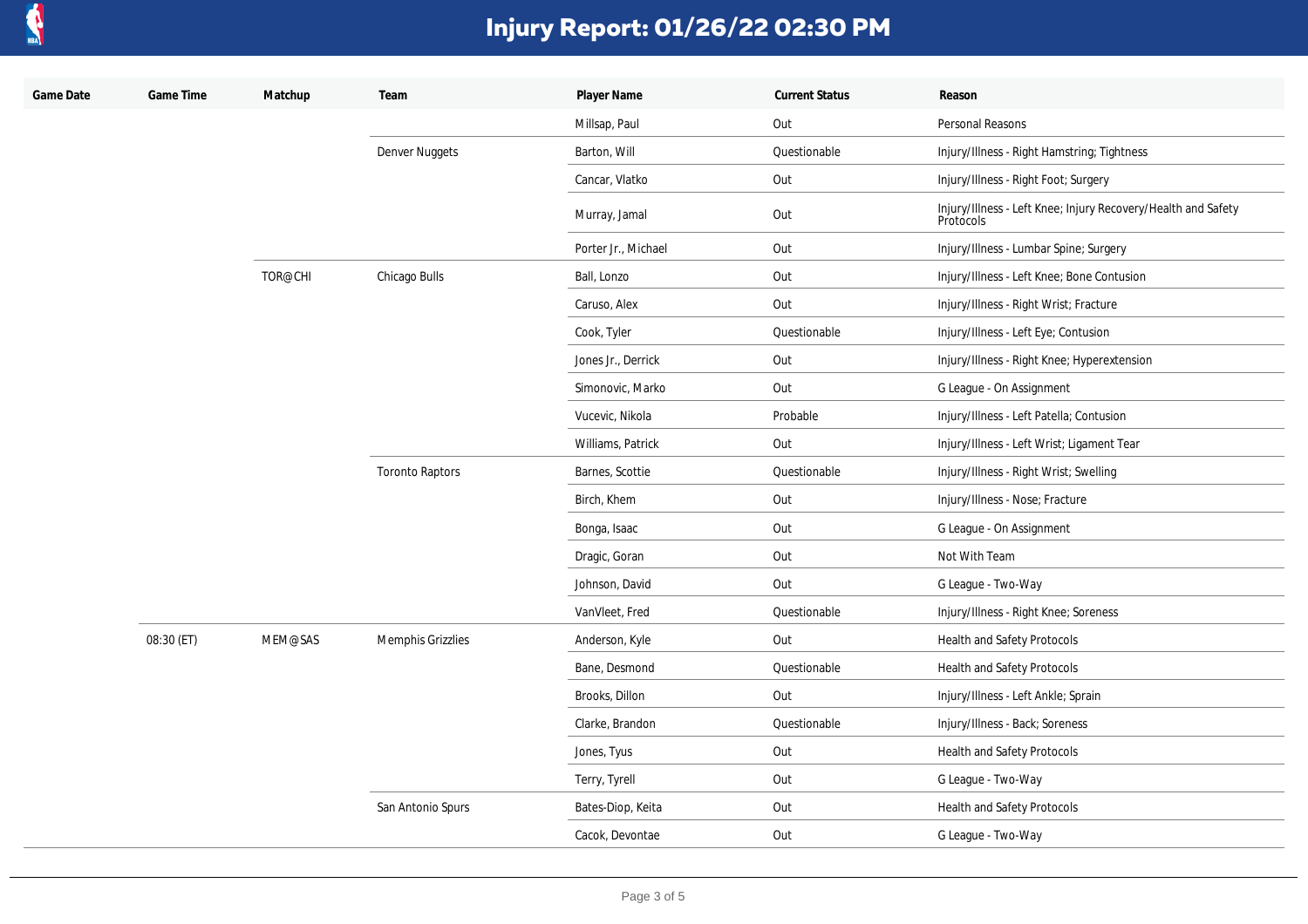

| Game Date  | Game Time  | Matchup | Team                          | Player Name       | <b>Current Status</b> | Reason                                                |
|------------|------------|---------|-------------------------------|-------------------|-----------------------|-------------------------------------------------------|
|            |            |         |                               | Collins, Zach     | Out                   | G League - On Assignment                              |
|            | 10:00 (ET) | DAL@POR | Dallas Mavericks              | Brown, Sterling   | Out                   | Injury/Illness - Left Foot; Soreness                  |
|            |            |         |                               | Hardaway Jr., Tim | Out                   | Injury/Illness - Left Foot; Fifth Metatarsal Fracture |
|            |            |         | <b>Portland Trail Blazers</b> |                   |                       | NOT YET SUBMITTED                                     |
|            |            | PHX@UTA | <b>Phoenix Suns</b>           | Ayton, Deandre    | Out                   | Injury/Illness - Right Ankle; Sprain                  |
|            |            |         |                               | Crowder, Jae      | Out                   | Injury/Illness - Left Wrist; Contusion                |
|            |            |         |                               | Kaminsky, Frank   | Out                   | Injury/Illness - Right Knee; Stress reaction          |
|            |            |         |                               | McGee, JaVale     | Out                   | Injury/Illness - Left Knee; Soreness                  |
|            |            |         |                               | Nader, Abdel      | Out                   | Injury/Illness - Right Knee; Injury management        |
|            |            |         |                               | Payne, Cameron    | Out                   | Injury/Illness - Right Wrist; Sprain                  |
|            |            |         |                               | Saric, Dario      | Out                   | Injury/Illness - Right Acl; Tear                      |
|            |            |         | Utah Jazz                     | Gobert, Rudy      | Out                   | Injury/Illness - Left Calf; Strain                    |
|            |            |         |                               | Mitchell, Donovan | Out                   | Injury/Illness - N/A; Concussion Protocol             |
| 01/27/2022 | 07:30 (ET) | LAL@PHI | Los Angeles Lakers            | Davis, Anthony    | Probable              | Injury/Illness - Left Knee; MCL sprain                |
|            |            |         |                               | Doumbouya, Sekou  | Out                   | G League - Two-Way                                    |
|            |            |         |                               | Jones, Mason      | Out                   | G League - Two-Way                                    |
|            |            |         |                               | Nunn, Kendrick    | Out                   | Injury/Illness - Right Knee; Bone bruise              |
|            |            |         | Philadelphia 76ers            | Bassey, Charles   | Out                   | G League - On Assignment                              |
|            |            |         |                               | Curry, Seth       | Out                   | Injury/Illness - Left Ankle; Soreness                 |
|            |            |         |                               | Green, Danny      | Questionable          | Injury/Illness - Right Hip; Pain                      |
|            |            |         |                               | Milton, Shake     | Out                   | Injury/Illness - Back; Contusion                      |
|            |            |         |                               | Powell, Myles     | Out                   | G League - Two-Way                                    |
|            |            |         |                               | Reed, Paul        | Out                   | G League - On Assignment                              |
|            |            |         |                               | Simmons, Ben      | Out                   | Personal Reasons                                      |
|            |            |         |                               | Springer, Jaden   | Out                   | G League - On Assignment                              |
|            | 10:00 (ET) | MIN@GSW | Golden State Warriors         |                   |                       | NOT YET SUBMITTED                                     |
|            |            |         | Minnesota Timberwolves        |                   |                       | NOT YET SUBMITTED                                     |
|            |            |         |                               |                   |                       |                                                       |